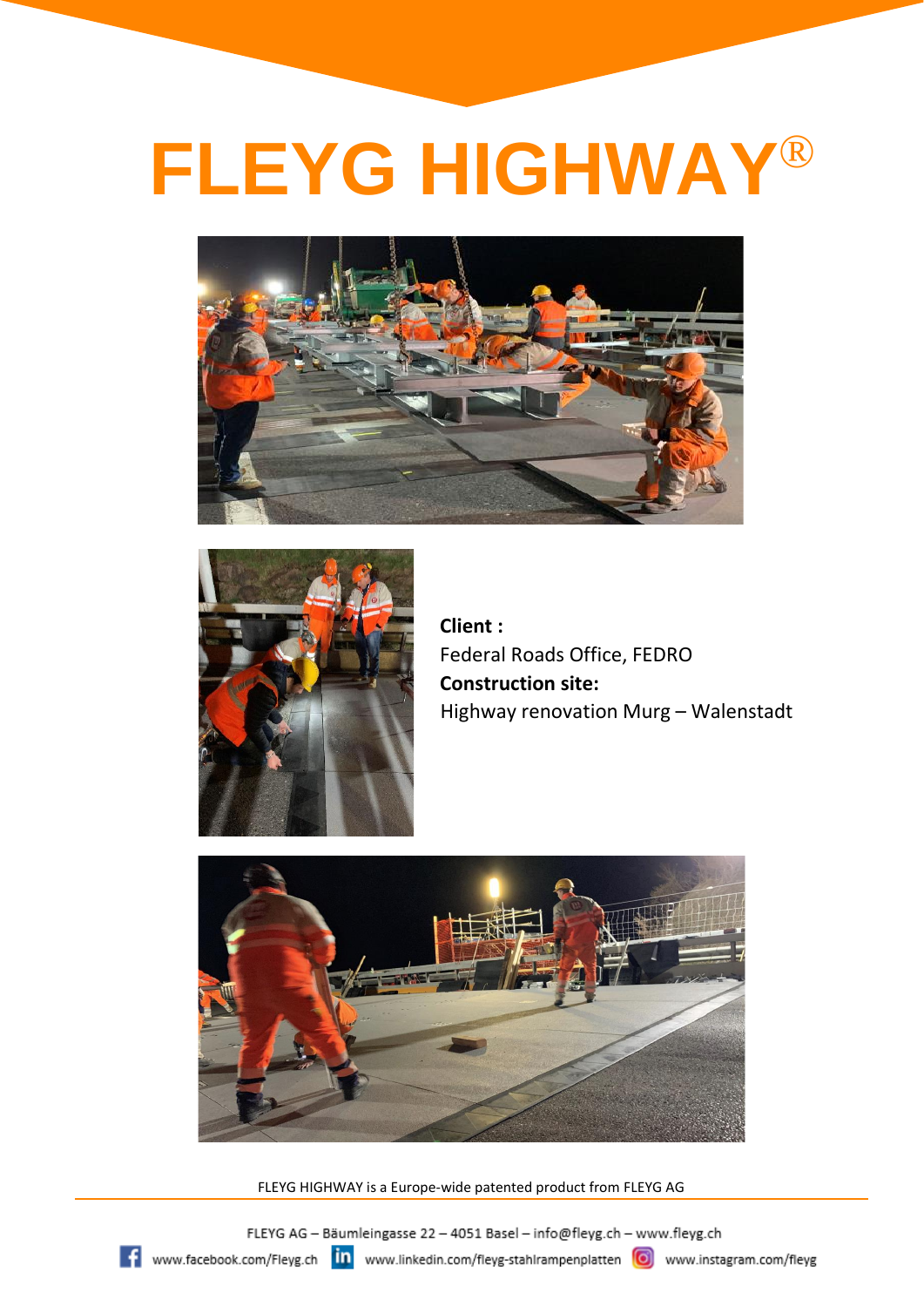#### **HOW DOES FLEYG HIGHWAY WORK**

Steel road plates are indispensable on high-performance roads to guide trucks, heavy transporters and vehicles over obstacles on construction sites.

Up to now, steel plates were mostly built by filling up concrete ramps or not at all. This is either time-consuming, dangerous or expensive. Installed steel road plates using this method make a significant amount of noise when being crossed over and strong impact forces act on the chassis of the vehicles.

### **THE SOLUTION IS FLEYG HIGHWAY**

The **FLEYG HIGHWAY**-Ramp is mainly made of rubber. The noise dampening effect is already integrated into the material. Crossings are much more pleasant for all motorists.

### **BENEFITS OF FLEYG HIGHWAY**



**Quick and easy to lay**



**Can be reused**



**Cost-saving compared to ramps made using a coating**



**Withstands the highest loads**

FLEYG HIGHWAY is a Europe-wide patented product from FLEYG AG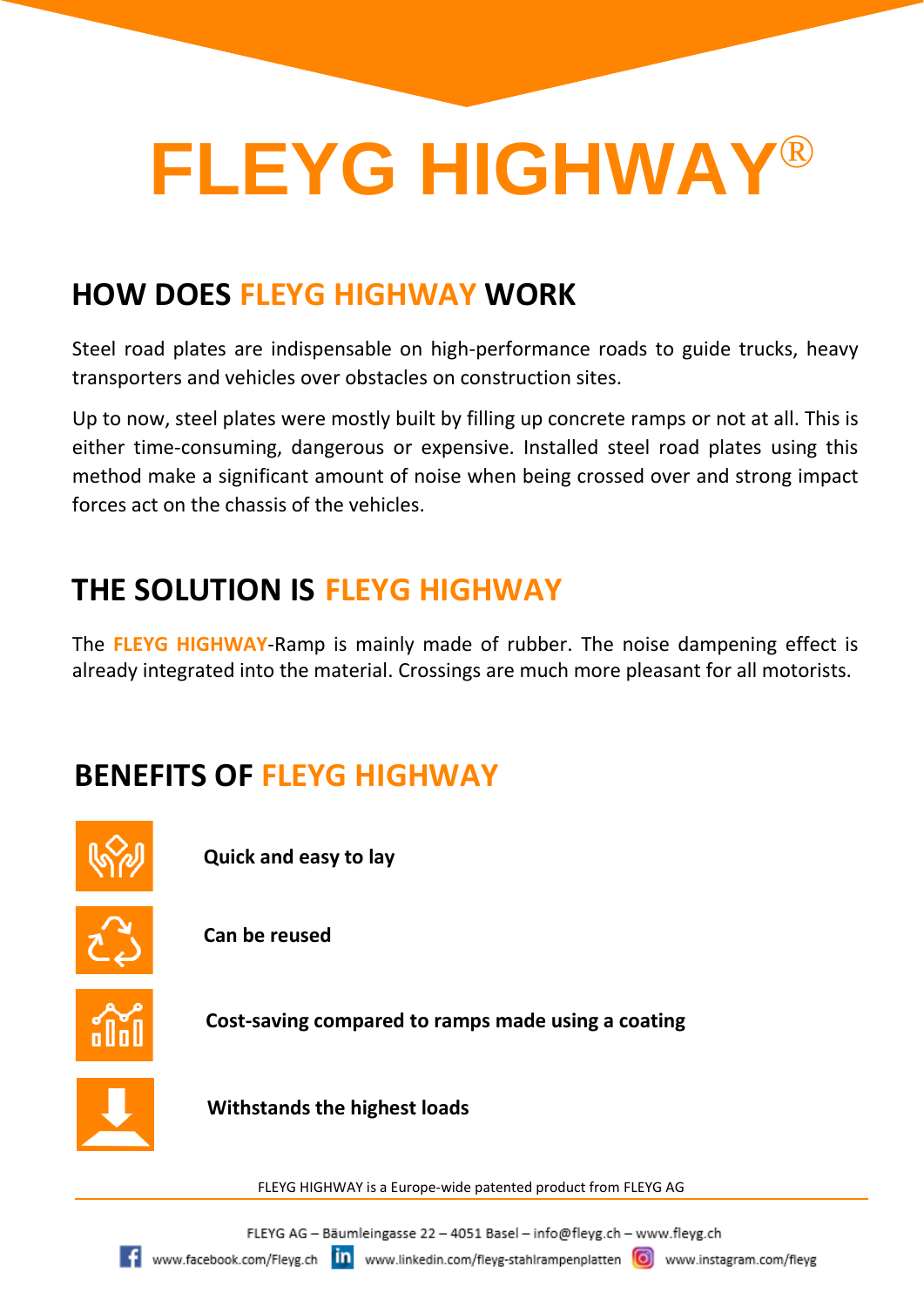#### **SAFE – CONSISTENT – LOW COST**

|                    | <b>Asphalt</b>                                                                       | <b>FLEYG HIGHWAY</b>                                                                                                                                                   |
|--------------------|--------------------------------------------------------------------------------------|------------------------------------------------------------------------------------------------------------------------------------------------------------------------|
| <b>Usability</b>   | Asphalt can only be used once or<br>not at all on high-performance roads             | <b>FLEYG HIGHWAY</b> can be used<br>again and again                                                                                                                    |
| <b>Flexibility</b> | Asphalt has to be renewed and<br>repaired again and again                            | <b>FLEYG HIGHWAY</b> can be laid quickly<br>and used flexibly                                                                                                          |
| <b>Safety</b>      | Strong blows when crossing<br>٠<br>Not easily visible to all road users<br>$\bullet$ | Minimized blows when crossing<br>$\bullet$<br>Increased safety for road users<br>$\bullet$<br><b>Environmentally friendly</b><br>$\bullet$<br>Easy to lay<br>$\bullet$ |

FLEYG HIGHWAY is a Europe-wide patented product from FLEYG AG